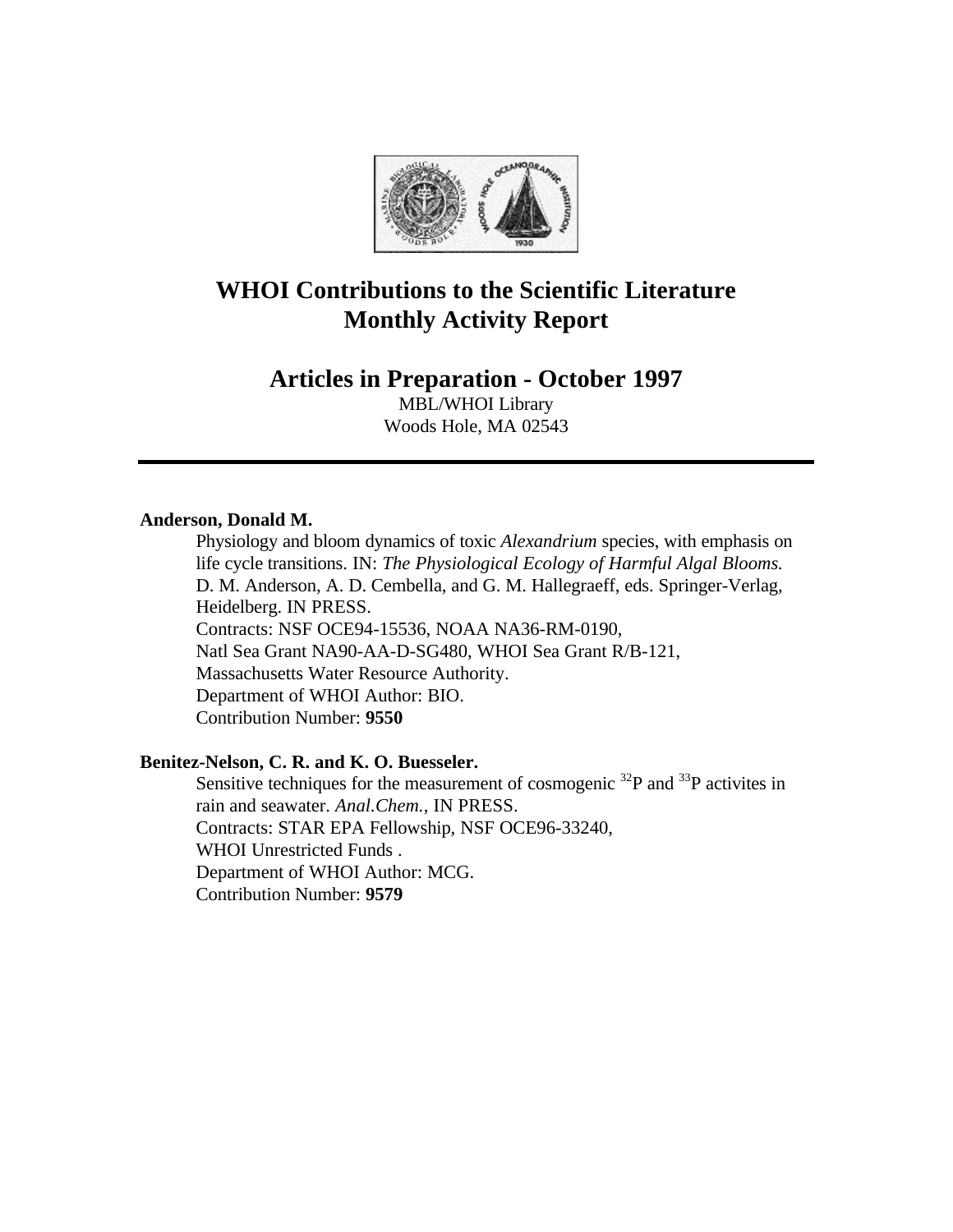## **Colosi, John A., Edward K. Scheer, Stanley M. Flatte, Bruce D. Cornuelle, Mathew A. Dzieciuch, Walter H. Munk, Peter Worcester, Bruce M. Howe, James A. Mercer, Robert C. Spindel, Kurt Metzger, Theodore G. Birdsall and Arthur B. Baggeroer.**

Comparisons of measured and predicted acoustic fluctuations for a 3250-km propagation experiment in the eastern North Pacific Ocean. *J.Acoust.Soc.Am.,* IN PRESS. Contracts: ONR N00014-97-1-0068. Department of WHOI Author: AOPE. Contribution Number: **9585**

## **Gawarkiewicz, Glen, Gennady Korotave, Sergey Stanichny, Leonid Repetin and Dmitry Soloviev.**

Synoptic upwelling and cross-shelf transport processes along the Crimean Coast of the Black Sea. *Cont.Shelf Res.*, IN PRESS. Contracts: NASA NAGW-4709. Department of WHOI Author: PO. Contribution Number: **9584**

## **Gonzalez-Gil, Sonsoles, Bruce A. Keafer, Raffael V. M. Jovine, Angele Aguileras and Donald M. Anderson.**

Detection and quantification of alkaline phosphatase in single cells of phosphorusstarved marine phytoplankton, *Mar.Ecol.Prog.Ser.,* IN PRESS. Contracts: NSF OCE94-15536, National Sea Grant NA46-RG-0470, WHOI Sea Grant Project R/B-130. Department of WHOI Author: BIO. Contribution Number: **9581**

#### **Goyet, C., F. Millero, D. O'Sullivan, G. Eischeid, S. McCue and R. Bellerby.**

Temporal variations of  $pCO<sub>2</sub>$  in surface seawater of the Arabian Sea in 1995. *Deep-Sea Res.*, IN PRESS. Contracts: NSF OCE93-10895. Department of WHOI Author: MCG. Contribution Number: **9583**

#### **Hahn, Mark E.**

The aryl hydrocarbon receptor: A comparative perspective. *Comp. Biochem. Physiol.*, IN PRESS. Contracts: US PHS R29 ES06272, US PHS P42 ES07381. Department of WHOI Author: BIO. Contribution Number: **9593**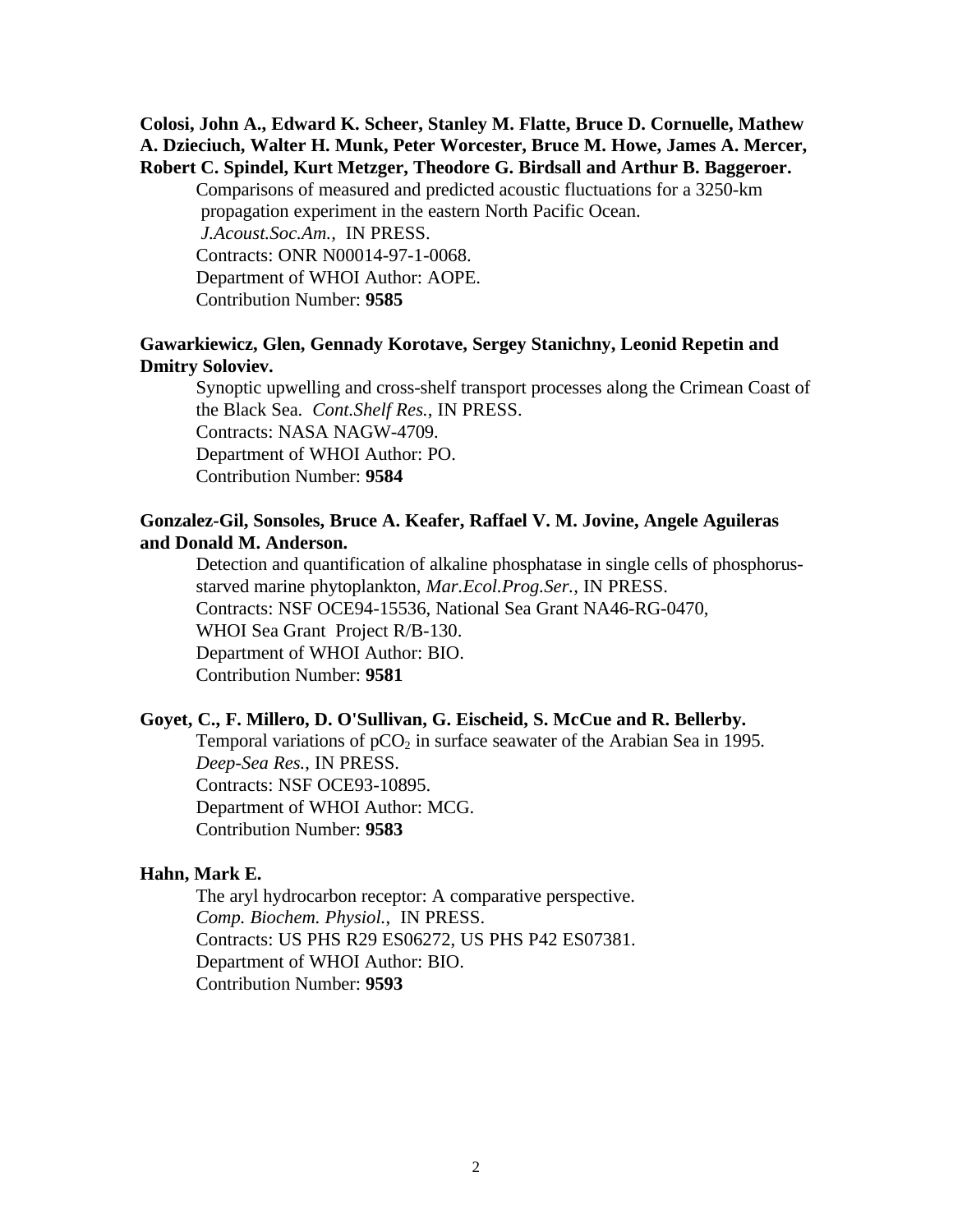## **Hara, Tetsu, Erik J. Bock, James B. Edson and Wade R. McGillis.**

Observation of short wind waves in coastal waters. *J.Phys.Oceanogr.*, IN PRESS. Contracts: ONR N00014-95-1-0116, ONR N00014-96-1-0510, ONR N00014-90-J-1717, ONR N00014-96-1-0516, NSF OCE94-09222, NSF OCE94-10537. Department of WHOI Author: AOPE. Contribution Number: **9562**

#### **Irish, Jim**

Elastic tether mooring technology: experiences on Georges Bank. *Sea Technol*, IN PRESS. Contracts: NSF OCE93-013670, NSF OCE96-32348. Department of WHOI Author: AOPE. Contribution Number: **9543**

#### **Korenaga, Jun, Peter B. Kelemen.**

The origin of gabbro sills in the Moho transition zone of the Oman ophiolite: Implications for magma transport in the oceanic lower crust. *J.Geophys.Res.*, IN PRESS. Department of WHOI Author: GEOL. Contribution Number: **9590**

#### **Kurz, M. D., A. P. le Roex and H. J. B. Dick.**

Isotope geochemistry of the oceanic mantle near the Bouvet Triple Junction. *Geochim.Cosmochim.Acta*, IN PRESS. Contracts: NSF OCE96-18101. Department of WHOI Author: MCG. Contribution Number: **9582**

#### **LaCasce, Joseph H.**

A geostrophic vortex over a slope. *J.Phys.Oceanogr.*, IN PRESS. Contracts: ONR N00014-92-J-1643, ONR N00014-92-J-1528. Department of WHOI Author: PO. Contribution Number: **9580**

## **McGillicuddy, D. J., A. R. Robinson, D. A. Siegel, R. Johnson, T. D. Dickey, H. W. Jannasch, J. McNeil, A. F. Michaels and A. H. Knap.**

New evidence for the impact of mesoscale eddies on biogeochemical cycling in the Sargasso Sea. *Nature*, IN PRESS. Contracts: NAS7-1260-JPL960517. Department of WHOI Author: AOPE. Contribution Number: **9586**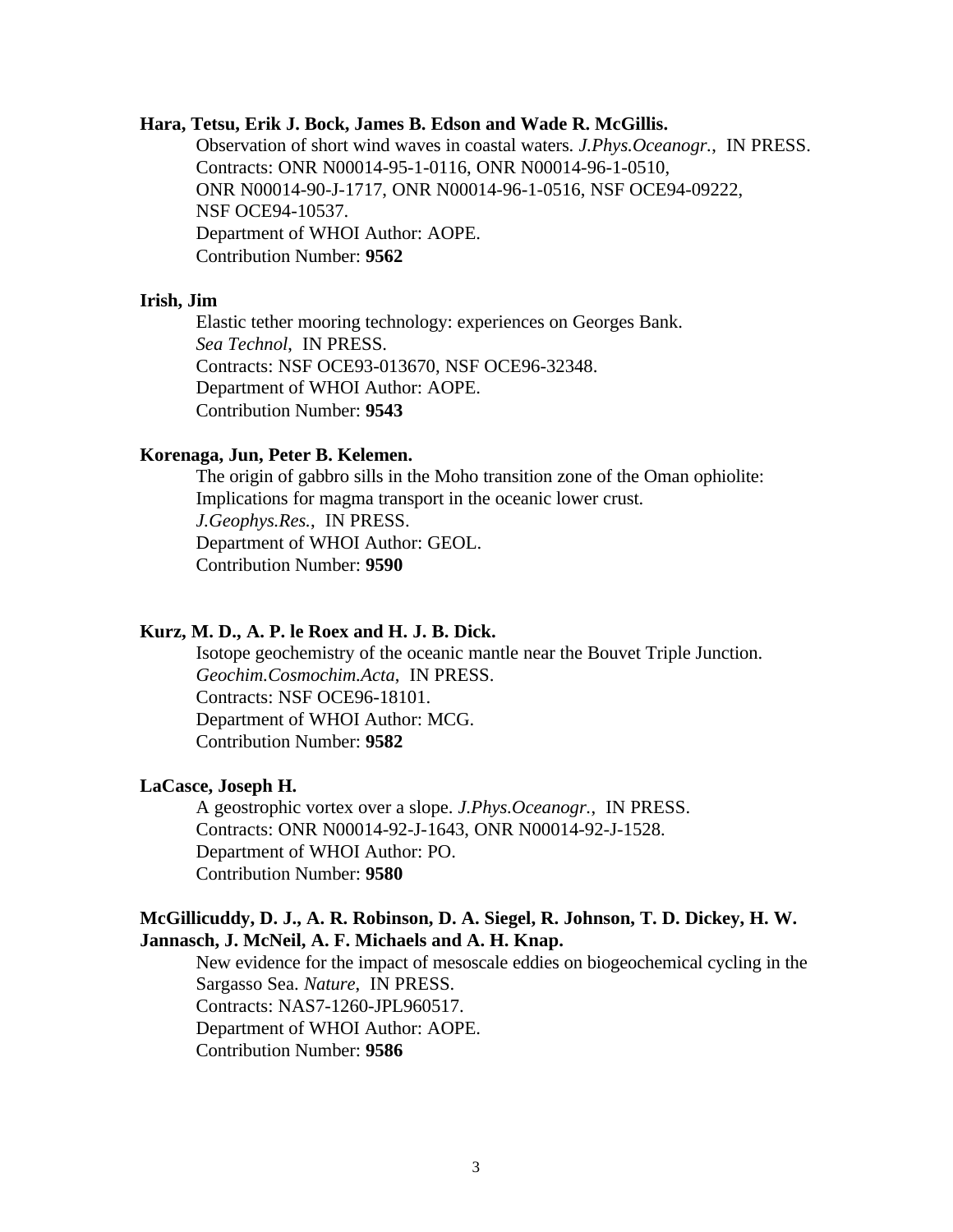#### **Moore, Michael J., Michael Morss, Renee D. White and John J. Stegeman.**

Cell proliferation in organs of the teleost fish scup *Stenotomus chrysops* exposed to the aryl hydrocarbon receptor agonist 3,3',4,4'-tetracholorobiphenyl. *Toxicol.Appl.Pharmacol.*, IN PRESS. Contracts: NIH ES-07381, EPA R823889, AFOSR F40620-94-1039, NSF GLOBEC. Department of WHOI Author: BIO. Contribution Number: **9591**

**Plueddemann, A. J., R. Krishfield, T. Takazawa, K. Hatakeyama and S. Honjo.** Upper ocean velocities in the Beaufort Gyre. *Geophys.Res.Lett.*, IN PRESS. Contracts: ONR N00014-97-1-0135, ONR N00014-92-1-4950, JAMSTEC . Department of WHOI Author: PO. Contribution Number: **9589**

#### **Polasky, Stephen and Andrew R. Solow.**

The value of information in reserve site selection. *Biol.Conserv.*, IN PRESS. Contracts: EPA R825311-01-0. Department of WHOI Author: MPC. Contribution Number: **9578**

## **Singh, Hanumant, Dana Yoerger, Ralf Bachmayer, Albert Bradley and William Stewart.**

Sonar mapping with the autonomous benthic explorer (ABE). IN: *Ninth International Symposium on Unmanned Untethered Submersible Technology September 25-27, 1995*, IN PRESS. Contracts: ONR N00014-90-C-0098, NSF OCE92-16755. Department of WHOI Author: AOPE. Contribution Number: **9532**

#### **Solow, Andrew R. and Stephen Polasky.**

More on the value of a collection of species. *J.Environ.Econ.Manage.*, IN PRESS. Contracts: The Marine Policy Center. Department of WHOI Author: MPC. Contribution Number: **9561**

#### **Wheatcroft, Robert A., Victoria R. Starczak and Cheryl Ann Butman.**

The impact of population abundance on the deposit-feeding rate of a cosmopolitan polychaete worm. *Limnol.Oceanogr.*, IN PRESS. Contracts: ONR N00014-93-1-1042. Department of WHOI Author: AOPE. Contribution Number: **9587**